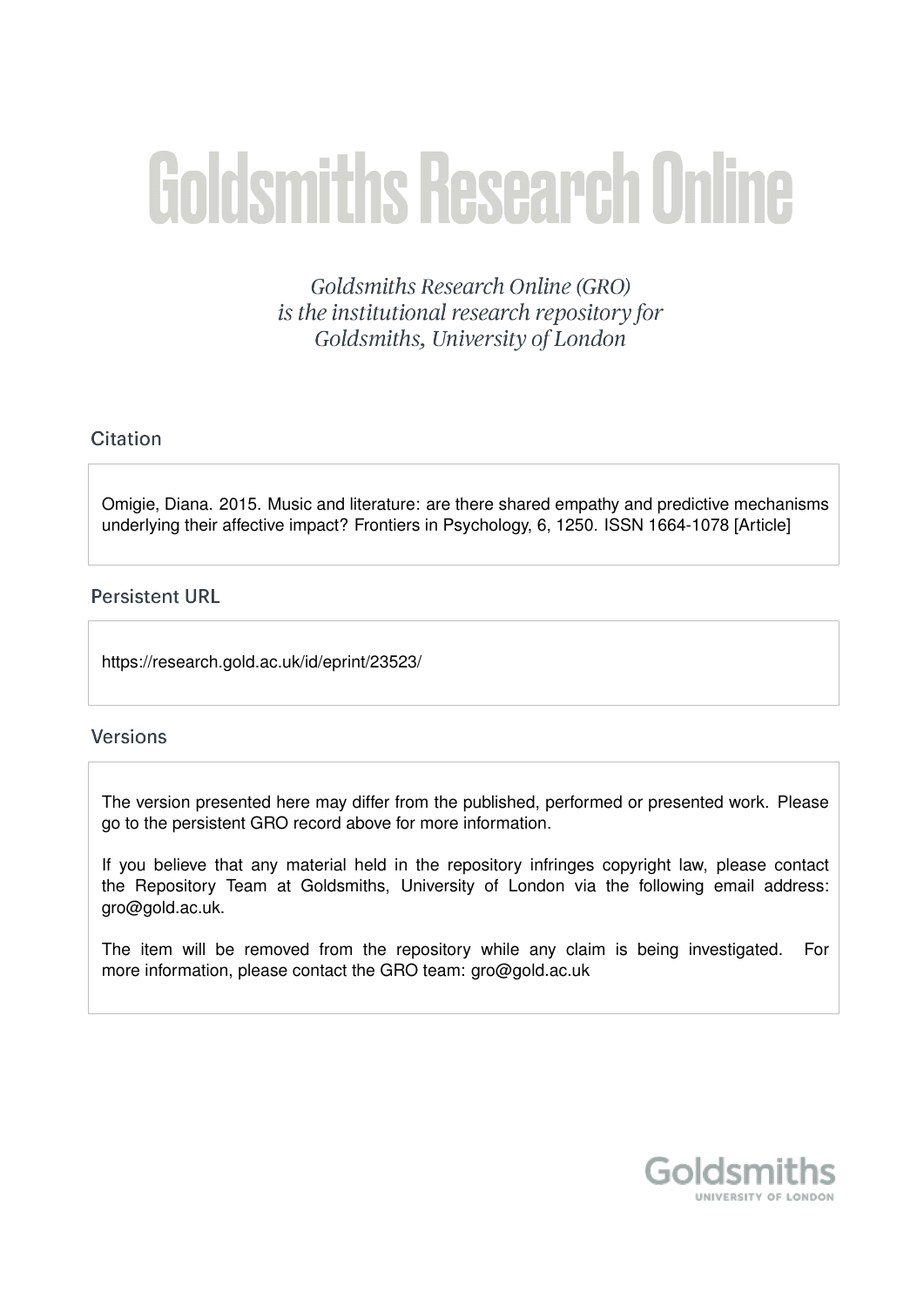



# **[Music and literature: are there shared](http://journal.frontiersin.org/article/10.3389/fpsyg.2015.01250/abstract) [empathy and predictive mechanisms](http://journal.frontiersin.org/article/10.3389/fpsyg.2015.01250/abstract) [underlying their affective impact?](http://journal.frontiersin.org/article/10.3389/fpsyg.2015.01250/abstract)**

*[Diana Omigie\\*](http://loop.frontiersin.org/people/28143)*

*Music Department, Max Planck Institute for Empirical Aesthetics, Frankfurt am Main, Germany*

It has been suggested that music and language had a shared evolutionary precursor before becoming mainly responsible for the communication of emotive and referential meaning respectively. However, emphasis on potential differences between music and language may discourage a consideration of the commonalities that music and literature share. Indeed, one possibility is that common mechanisms underlie their affective impact, and the current paper carefully reviews relevant neuroscientific findings to examine such a prospect. First and foremost, it will be demonstrated that considerable evidence of a common role of empathy and predictive processes now exists for the two domains. However, it will also be noted that an important open question remains: namely, whether the mechanisms underlying the subjective experience of uncertainty differ between the two domains with respect to recruitment of phylogenetically ancient emotion areas. It will be concluded that a comparative approach may not only help to reveal general mechanisms underlying our responses to music and literature, but may also help us better understand any idiosyncrasies in their capacity for affective impact.

# **OPEN ACCESS**

#### *Edited by:*

*McNeel G. Jantzen, Western Washington University, USA*

#### *Reviewed by:*

*Bradley W. Vines, Nielsen, USA Stefan Koelsch, Freie Universität Berlin, Germany*

#### *\*Correspondence:*

*Diana Omigie, Music Department, Max Planck Institute for Empirical Aesthetics, Grüneburgweg 14, 60322 Frankfurt am Main, Germany [diana.omigie@aesthetics.mpg.de](mailto:diana.omigie@aesthetics.mpg.de)*

#### *Specialty section:*

*This article was submitted to Auditory Cognitive Neuroscience, a section of the journal Frontiers in Psychology*

> *Received: 09 March 2015 Accepted: 05 August 2015 Published: 24 August 2015*

#### *Citation:*

*Omigie D (2015) Music and literature: are there shared empathy and predictive mechanisms underlying their affective impact? Front. Psychol. 6:1250. [doi: 10.3389/fpsyg.2015.01250](http://dx.doi.org/10.3389/fpsyg.2015.01250)* **Keywords: music, literature, emotions, esthetic, empathy, theory of mind, tension, active inference**

# **Introduction**

The creation, performance, and consumption of music and literary works are preoccupations present in all cultures. Music and literature (in its original form of storytelling) have ancient origins and do not only lie at the heart of religious and cultural practices and narratives, but also provide widely popular leisure activities in everyday life. A number of psychological theories, some building on ideas dating as far back as classical antiquity [\(Aristotle](#page-4-0), [1961](#page-4-0); [Longinus](#page-5-0), [1965](#page-5-0)), have sought to account for music and literature's affective capacity independently [\(Meyer](#page-5-1), [1956;](#page-5-1) [Goldman, 2006](#page-5-2); [Huron](#page-5-3), [2006](#page-5-3); [Zunshine, 2006](#page-6-0); [Keen, 2007\)](#page-5-4). Others have examined the nature of emotion in response to the arts more generally([Hjort and Lavers, 1997](#page-5-5); [Robinson, 2007](#page-6-1)). Most accounts, however, maintain that in spite of any differences in propositional content [\(Slevc and Patel](#page-6-2), [2011](#page-6-2)), and notwithstanding any prevailing notions regarding evolutionary capacity for emotion([Brown, 2000](#page-4-1)), both music and literary works share a considerable ability to evoke powerful feelings. Further, evidence that music may evoke semantic representations([Koelsch et al., 2004](#page-5-6); [Steinbeis and Koelsch, 2008\)](#page-6-3) would seem to temper any strong claims that the two are incomparable in terms of their ability to convey meaning.

Perhaps one of the most important qualities that binds music and literary reading, and differentiates them from a number of other cultural artifacts (such as paintings and sculpture), is that both unfold in time, offering a kind of "narrative" that can be followed([Rabkin, 1973](#page-6-4); [Maus, 1991](#page-5-7); [Levinson](#page-5-8), [2004](#page-5-8)). While poetry, like music, may exercise affective impact through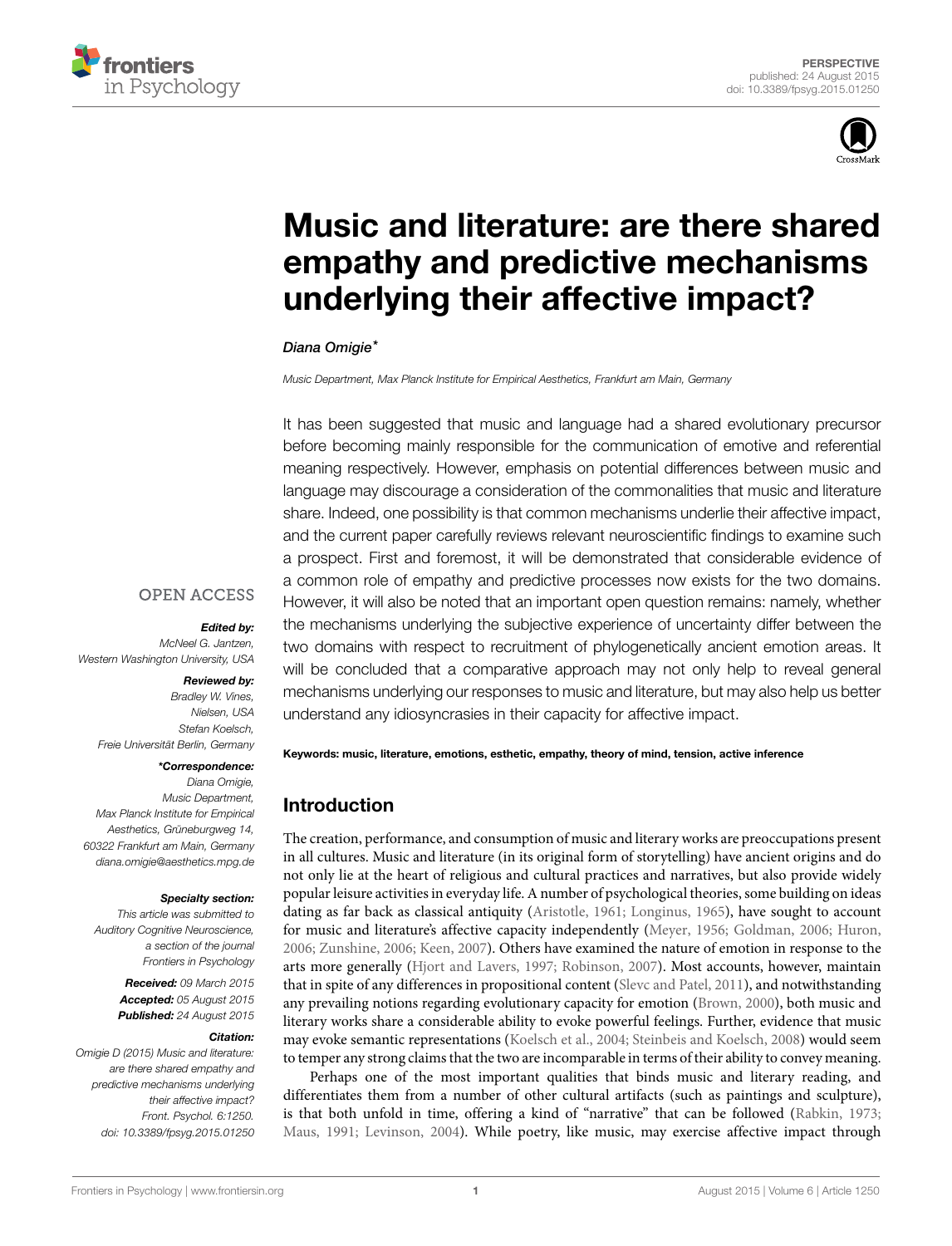its emphasis on temporal stress and repetition, many different accounts emphasize the impact that even non-versed literary forms (e.g., short stories and novels) can have [\(Oatley](#page-5-9), [1994;](#page-5-9) [Hogan,](#page-5-10) [2010](#page-5-10)). Thus, given the timeless and universal appeal of music and literary storytelling, not to mention the claims from a range of theoretical accounts, it seems relevant to explore the emerging neuroscience research for any evidence of an overlap in underlying affective mechanisms. Recent research into music and literature has investigated a breadth of issues varying in their degree of domain specificity (e.g., [Bohrn et al.](#page-4-2), [2012](#page-4-2)), and a comprehensive review of all possible links that can be made between the two art forms would require a longer format. Accordingly, the current perspective article focuses solely on what are considered key lines of investigation that have seen significant interest in both domains: namely, music and literature's invocation of empathy and predictive processes and the potential role these mechanisms may play in emotion induction.

# **Inferring and Sharing Emotions**

The notion of empathy-like mechanisms being involved in literary response is one that dates as far back as Aristotle's Poetics [\(Aristotle](#page-4-0), [1961\)](#page-4-0). Similarly, as early as in the eighteenth century, it was suggested that engagement of children with music is especially valuable in teaching emotions and a good social attitude. Today, in neuroscience and psychology, empathy may be broadly defined as the ability to infer and share emotional experiences [\(Gallese,](#page-5-11) [2003](#page-5-11)). It is held to comprise two different components: a cognitive and an emotional one that encompass the notion of perspectivetaking and shared visceral feeling respectively([Shamay-Tsoory](#page-6-5) [et al.,](#page-6-5) [2009](#page-6-5)). Importantly, while the former is related to the notion of Theory of Mind (TOM) and mentalizing [\(Frith](#page-5-12), [1999](#page-5-12)), the latter is seen as coinciding with the notion of emotional contagion [\(Juslin and Västfjäll,](#page-5-13) [2008](#page-5-13); [Juslin,](#page-5-14) [2013\)](#page-5-14), with evidence of a double dissociation observable in the neuroscience literature([Eslinger,](#page-4-3) [1998](#page-4-3); [Shamay-Tsoory et al.,](#page-6-6) [2003](#page-6-6); [Schulte-Ruther et al.](#page-6-7), [2007\)](#page-6-7).

Fiction, the form of literature seen in short stories and novels, has been described as a kind of simulation of the social world([Mar](#page-5-15) [and Oatley](#page-5-15), [2008](#page-5-15)) and it has been suggested that its invocation of social situations not only explains readers' tendency to mentalize during reading([Gygax et al.,](#page-5-16) [2003](#page-5-16)) but also to feel emotions themselves([Cupchik et al.](#page-4-4), [1998;](#page-4-4) [Miall and Kuiken,](#page-5-17) [2002](#page-5-17); [Oatley,](#page-5-18) [2002](#page-5-18)). Over the years, a large body of neuroimaging studies has focused on the neural correlates of text comprehension (see [Mar,](#page-5-19) [2011](#page-5-19), for a review), emotion processing in single words([Citron,](#page-4-5) [2012](#page-4-5)) and perspective-taking([van Overwalle,](#page-6-8) [2009\)](#page-6-8). However, the extent to which cognitive or emotional empathy could be directly linked to the affective impact of literature remained limited. In recent years, however, it is becoming apparent that as text stimuli are rendered increasingly story-like or as feelings and emotions play a larger role in them (in other words, as text stimuli begin to resemble fiction or narrative literature), increasingly recruited are not only those areas involved in TOM processing [e.g., ventromedial prefrontal cortex (vmPFC) and temporoparietal junction (TPJ)] but also limbic or emotion areas like the amygdala, thalamus, and orbitofrontal cortex (OFC; [Wallentin et al.](#page-6-9), [2011](#page-6-9)). Indeed, in line with the notion of emotion induction occurring as a consequence of perspective-taking during literary reading, TOM areas and structures like the amygdala have been implicated in narrative contexts concerning characters' feelings([Ferstl et al.](#page-4-6), [2005\)](#page-4-6), in negatively valenced stories([Altmann et al.](#page-4-7), [2012](#page-4-7)), in emotional relative to non-emotional sections of *Harry Potter* ([Hsu et al.,](#page-5-20) [2014](#page-5-20)) and when participants heard spoken narratives describing real-life emotional episodes([Nummenmaa et al.](#page-5-21), [2014\)](#page-5-21). A recent series of studies has provided further compelling evidence that the greater the emotional content of a story, the greater the recruitment of both cognitive and emotional empathyrelated structures such as anterior insula and mid cingulate ([Altmann et al.,](#page-4-7) [2012;](#page-4-7) [Hsu et al.,](#page-5-20) [2014,](#page-5-20) [2015a,](#page-5-22)[b,](#page-5-23)[c\)](#page-5-24). Such findings are in line with the so-called *fiction feeling hypothesis* ([Jacobs](#page-5-25), [2015\)](#page-5-25), which states that greater emotionality in a narrative results in greater feelings of empathy and immersion.

In music, several studies have implicated various limbic and paralimbic structures in the processing of basic emotions, arousal and valence (e.g., happy vs neutral and consonance vs dissonance; see [Koelsch](#page-5-26), [2014](#page-5-26), for a review). However, it may be argued that since music is not itself an emotional object, at least some emotions induced while listening to it must be inferred ([Downey et al.](#page-4-8), [2013](#page-4-8)). Supporting the notion that musical emotion may be inferred is the evidence that listeners show activation in structures associated with cognitive empathy during music listening. [Steinbeis and Koelsch](#page-6-10) [\(2009](#page-6-10)) showed that when music listeners believed they were listening to a piece of music composed by a human rather than a computer, brain areas typically involved in mentalising, such as the medial prefrontal cortex (mPFC), were activated. Further, in the condition known as Behavioral variant frontotemporal dementia, which is associated with a large network of structures including those involved in mentalising, it was shown that the mentalising deficits normally exhibited by these patients also extended to the music domain [\(Downey et al.](#page-4-8), [2013\)](#page-4-8). Specifically, patients were impaired in attributing mental states (e.g., dreamy), but not non-mental characteristics (e.g., raindrops) to music, with performance on the former task being more strongly associated with the vmPFC. Recent evidence of the recruitment of the default mode network (DMN) while listeners listened to their preferred music [\(Kay et al.,](#page-5-27) [2012](#page-5-27); [Wilkins et al.](#page-6-11), [2014\)](#page-6-11) also begs the question of the extent to which mentalising processes determine music preferences. The DMN is a network of structures that is preferentially activated when individuals engage in internal tasks like mind wandering and imagining the future. Critically, however, its sharing of a key structure, the mPFC, with the empathizing network, has been used to explain its frequent recruitment during mentalising and empathizing tasks [\(Gusnard](#page-5-28) [et al.](#page-5-28), [2001;](#page-5-28) [Li et al.,](#page-5-29) [2014](#page-5-29)).

In general, while it may seem highly plausible that readers empathize with human characters in a literary work, the notion of music-evoked empathy has tended to be less intuitive. It is therefore worth noting that in addition to the evidence obtained using neuroscience techniques, numerous behavioral and physiological studies continue to provide persuasive support for the role of empathy-related processes during music listening. For instance, it has been reported that the strength of emotions induced in music listeners (self-report and physiology) modulates as a function of perspective-taking with the music performer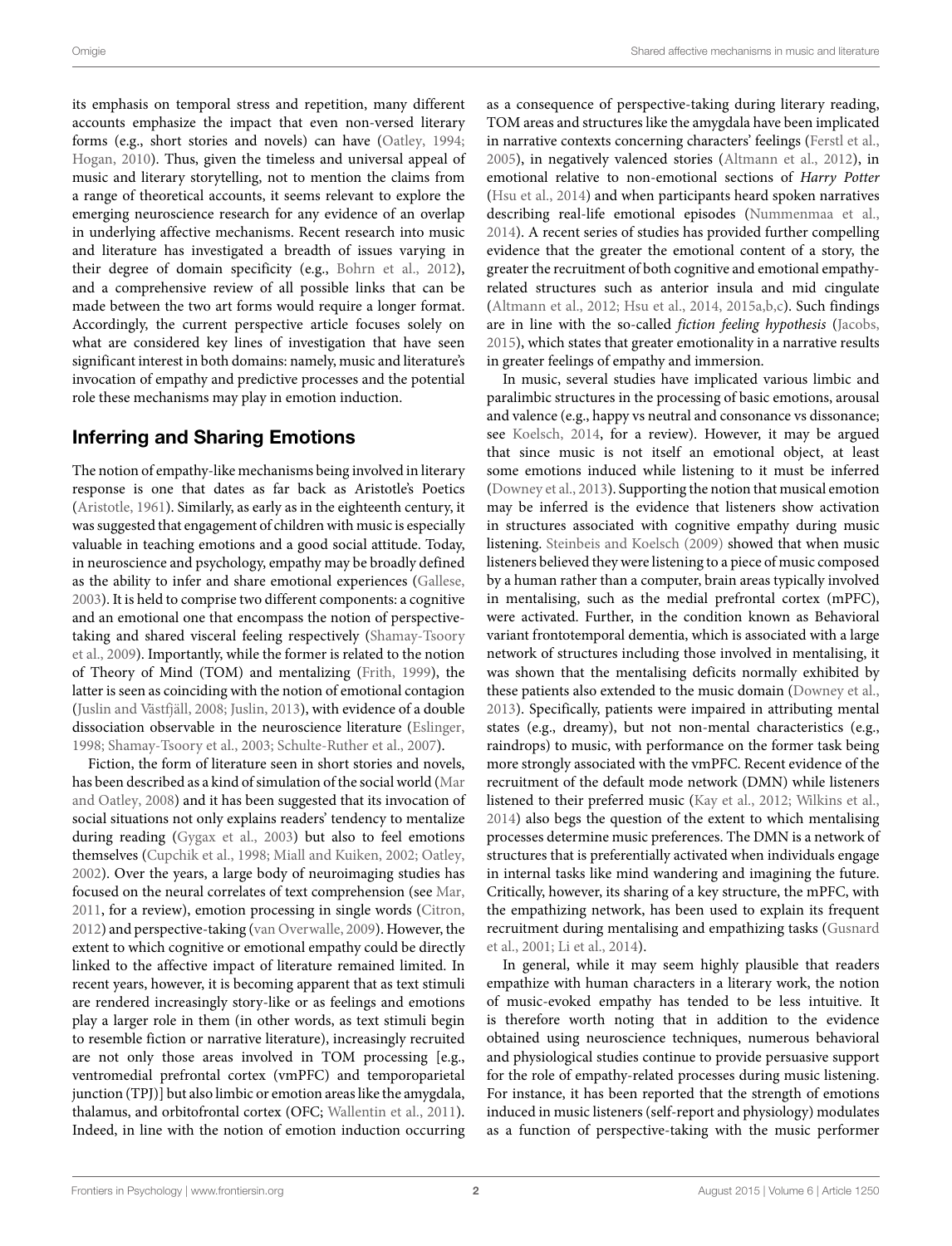[\(Miu and Baltes](#page-5-30), [2012\)](#page-5-30). Further, it has also been suggested that the discrepancy that sometimes exists between *expressed* and *felt* emotions([Gabrielsson,](#page-5-31) [2002](#page-5-31)) may be explained by the subjective degree of empathy felt by the listener for the musician [\(Egermann](#page-4-9) [and Adams,](#page-4-9) [2013\)](#page-4-9). Finally, it has been argued that the degree of the empathy trait possessed by a music listener may predict their appreciation of sad music([Taruffi and Koelsch](#page-6-12), [2014\)](#page-6-12).

Thus, taken together, a growing body of behavioral, physiological and neuroscience research provides support for the longstanding notion that empathy processes may contribute to the intensity of felt emotion during both literary reading and music listening. Social cognition comprises just one aspect of these activities, however, and, as hinted at above, the temporal unfolding of "information" over time in the two domains, may have an important influence on the way they are experienced. Accounts of brain function that emphasize prediction and active inference([Friston,](#page-5-32) [2010\)](#page-5-32) are particularly relevant to dynamically unfolding activities like music listening and reading. Thus, it is interesting to consider how such accounts are informing the investigation of emotional responses to these activities and what the result of such investigations are showing.

# **Predicting the Uncertain**

In general, both music and language (the building blocks of literature) are comprised of discrete elements that are not combined haphazardly, but according to a set of principles [\(Patel,](#page-6-13) [2008](#page-6-13)). Just as linguistic syntax refers to the rules that guide the way language is constructed, so also has the term *musical syntax* been used to describe the set of principles guiding the combination of musical elements. In the field of cognitive neuroscience, a comparative approach has revealed similar electrophysiological signatures to irregular or unexpected events in the context of music and language [\(Patel](#page-6-13), [2008\)](#page-6-13). Specifically, "mismatch" responses to low probability events (e.g., [Koelsch](#page-5-33) [et al.,](#page-5-33) [2001;](#page-5-33) [Omigie et al.,](#page-6-14) [2013](#page-6-14)) have been associated with longer processing times([Bharucha and Stoeckig](#page-4-10), [1986;](#page-4-10) [Omigie](#page-6-15) [et al.](#page-6-15), [2012](#page-6-15)) and localized to the left and right inferior frontal gyrus([Maess et al.](#page-5-34), [2001](#page-5-34); [Koelsch et al.,](#page-5-35) [2005\)](#page-5-35). At this point it is worth acknowledging that the necessarily short and highly controlled stimuli that have commonly been used to bring about the signature mismatch responses may seem far removed from the rich and complex literary and musical materials experienced in everyday life. However, these mismatch responses have increasingly been interpreted as support for the Bayesian brain hypothesis, which posits that the brain continuously makes active inferences about how events in the environment will unfold([Garrido et al.,](#page-5-36) [2009;](#page-5-36) [Friston](#page-5-32), [2010](#page-5-32); [Gebauer et al.,](#page-5-37) [2012](#page-5-37)). Critically, growing investigations into the emotional implications of such predictive processes (e.g., [Joffily and](#page-5-38) [Coricelli,](#page-5-38) [2013;](#page-5-38) [Omigie](#page-6-16), [2015](#page-6-16)) raise the possibility that commonly observed electrophysiological responses reflect a broader mechanism underlying our affective responses to a wide range of stimuli.

Recently, attempts to characterize the experience of continuously and actively predicting have moved away from emphasizing correlates of incorrect predictions (as in the electrophysiological responses described above) to emphasizing the state of *uncertainty* experienced as a given sequence unfolds (e.g., [Hansen and Pearce,](#page-5-39) [2014;](#page-5-39) [Lehne and Koelsch,](#page-5-40) [2015\)](#page-5-40). In a recent comprehensive account, the concept of *Tension* was held to be relevant to music, literature (where tension is referred to as suspense), and a range of other activities, and was operationalized as an emotional experience, accompanying continuous prediction making, that arises from a state of uncertainty and need for resolution([Lehne and Koelsch](#page-5-40), [2015\)](#page-5-40). The concept of *Tension* has long been used in music listening ([Madsen and Fredrickson](#page-5-41), [1993;](#page-5-41) [Bigand and Parncutt,](#page-4-11) [1999](#page-4-11); [Lerdahl and Krumhansl,](#page-5-42) [2007](#page-5-42); [Farbood](#page-4-12), [2012\)](#page-4-12), where its buildup and relief is held to be made possible by listeners' having internalized the tonal systems and forms of their culture's music. Importantly, feelings of tension in music have also long been related to changes in physiological responses, for instance in response to increased harmonic complexity (e.g., [Krumhansl](#page-5-43), [1997;](#page-5-43) [Steinbeis et al.,](#page-6-17) [2006\)](#page-6-17). However, only recently, have the neural correlates of musical tension been directly examined using neuroimaging methods([Lehne et al.,](#page-5-44) [2014;](#page-5-44) see [Koelsch](#page-5-26), [2014\)](#page-5-26). Indeed, while [Koelsch et al.](#page-5-45) [\(2008](#page-5-45)) had demonstrated that structures like the amygdala and OFC are involved in the processing of syntactically irregular musical events (that brought about the previously mentioned mismatch responses), it was also of interest to see that such structures may be linked to the subjective feelings of musical tension([Lehne et al.,](#page-5-44) [2014\)](#page-5-44). Specifically, it was shown that that continuous subjective ratings of tension as provided by participants, correlated with unfolding activity in left pars orbitalis, an area associated with both predictive and affective processing. Further, a region-of-interest analysis was able to confirm the role of amygdala in mediating feelings of increasing relative to decreasing tension during music listening([Lehne et al.,](#page-5-44) [2014\)](#page-5-44). Interestingly, a number of other studies have also been able to indirectly associate subcortical and limbic structures with uncertainty and anticipation in music([Salimpoor et al.,](#page-6-18) [2011;](#page-6-18) [Trost et al.](#page-6-19), [2012](#page-6-19)). For instance, [Trost et al.](#page-6-19) [\(2012](#page-6-19)) described neural activity in response to a "tension" emotion (characterized by high arousal, negative valence, and unpredictability) not only in sensory and motor areas (linked to prediction making; [Schubotz,](#page-6-20) [2007\)](#page-6-20) but also in structures like the parahippocampal gyrus and caudate nucleus.

Suspense, the concept equivalent to musical tension in its induction of feelings of uncertainty and anticipation([Lehne and](#page-5-40) [Koelsch](#page-5-40), [2015](#page-5-40)), is held to constitute a critical component of narrative literature([Zillmann](#page-6-21), [1980](#page-6-21); [Brewer and Lichtenstein](#page-4-13), [1982;](#page-4-13) [Comisky and Bryant](#page-4-14), [1982;](#page-4-14) [Oatley](#page-5-9), [1994\)](#page-5-9). Further, like musical tension, it has been shown to modulate physiological responses([Zillmann et al.,](#page-6-22) [1975\)](#page-6-22). Thus, of considerable interest was whether suspense evoked by literary reading would also activate the limbic and deep subcortical structures associated with musical tension [\(Koelsch et al.,](#page-5-45) [2008;](#page-5-45) [Lehne et al.](#page-5-44), [2014](#page-5-44)). In a first ever attempt to isolate the neural correlates of suspense that emerges as participants read a literary text for the first time, the authors presented participants with a narrative broken up into numerous shorter segments while their haemodynamic responses were measured([Lehne et al.](#page-5-46), [2015\)](#page-5-46). Participants were required to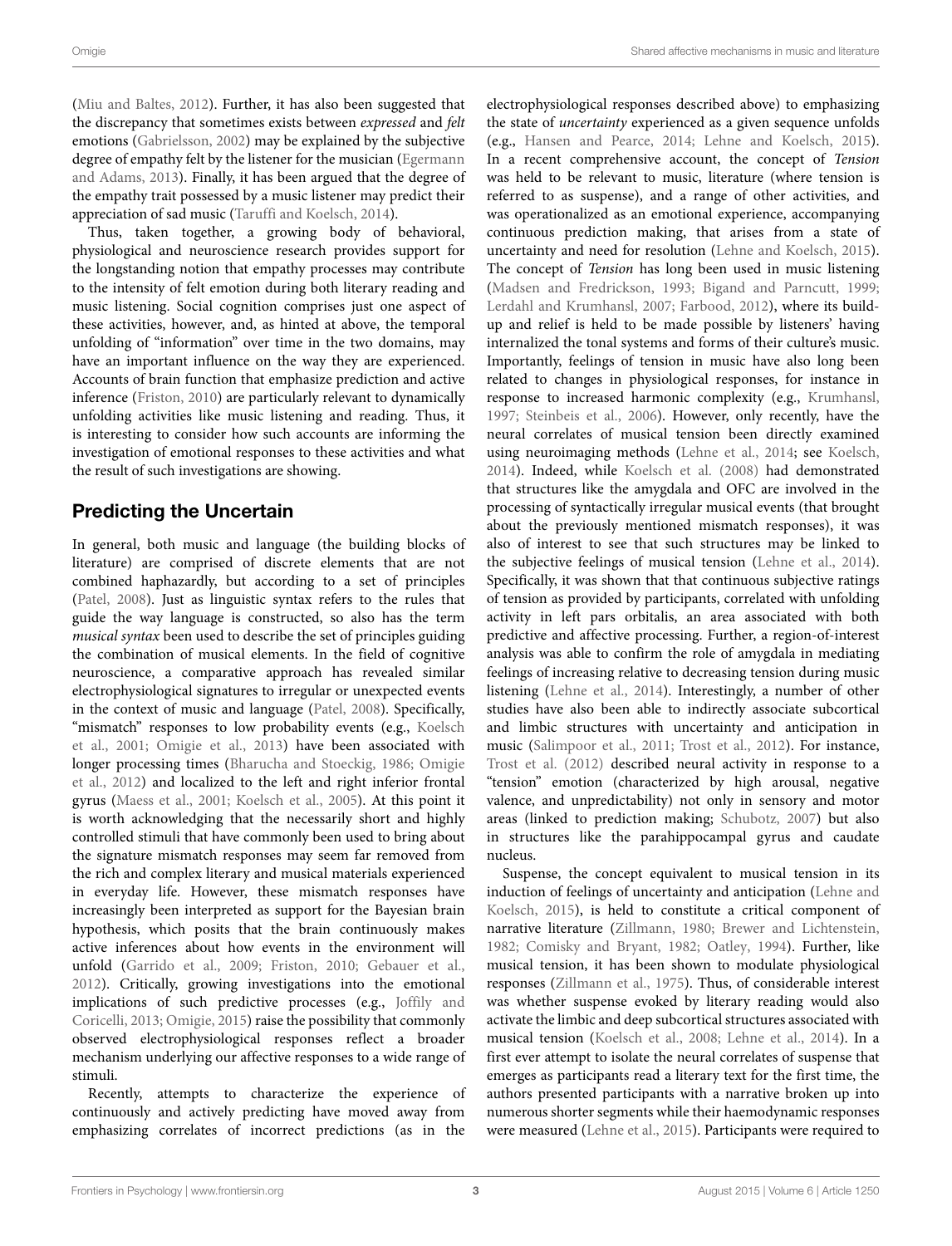rate each segment, following its presentation, for subjective feelings of suspense. Consequently a parametric regressor that summarized these ratings across participants was used to identify suspense-associated brain regions. The findings were interesting in implicating areas that have been associated with predictive processing in a range of contexts (e.g., inferior frontal gyrus and lateral premotor cortex, see [Schubotz,](#page-6-20) [2007\)](#page-6-20). Further, they were interesting in confirming the role, during the reading of literary texts, of brain areas related to mentalising (e.g., mPFC and TPJ). However, in not implicating a role of subcortical limbic structures in literary tension (as was seen in musical tension), the study from [Lehne et al.](#page-5-46) [\(2015](#page-5-46)) suggested differences in the nature of musical and literature-induced uncertainty. Specifically, it suggested differences in the extent of these art forms' recruitment of evolutionary ancient parts of the emotion-processing network.

It remains possible that any conclusions that may be drawn from the studies reviewed above will be moderated following future research. Indeed an important limitation of the literary tension study from [Lehne et al.](#page-5-46) ([2015](#page-5-46)) was the interrupted way in which the stimuli were presented, namely, in segments rather than all at once as in the musical tension study. It remains possible that these interruptions compromised the affective power of the narrative stimuli and, consequently, the extent to which limbic structures could be recruited. Indeed, as seen in the research reviewed earlier, several studies have been able to show a link between limbic activity and perceived emotional intensity of literary stimuli([Ferstl et al.,](#page-4-6) [2005;](#page-4-6) [Wallentin et al.,](#page-6-9) [2011;](#page-6-9) [Altmann et al.](#page-4-7), [2012](#page-4-7); [Nummenmaa et al.,](#page-5-21) [2014](#page-5-21)). Further, there is compelling evidence of the recruitment of limbic regions during the processing of literary stimuli that have been rendered more complex using artistic devices. Here, it is important to point out that in addition to those states of uncertainty that arise from following a plot in the many literary genres that employ suspense (e.g., crime novels, thrillers), states of uncertainty may also arise from a writer's use of literary techniques, of which *defamiliarization* is one [\(van Peer,](#page-6-23) [1986;](#page-6-23) [Oatley](#page-5-9), [1994](#page-5-9); [Giora](#page-5-47) [et al.](#page-5-47), [2004](#page-5-47)). Defamiliarization is defined as the process whereby a writer makes the familiar unfamiliar and has been shown to reduce the overall predictability of a text, while increasing its

# **References**

- <span id="page-4-7"></span>Altmann, U., Bohrn, I. C., Lubrich, O., Menninghaus, W., and Jacobs, A. M. (2012). The power of emotional valence-from cognitive to affective processes in reading. *Front. Hum. Neurosci.* 6:192. doi: 10.3389/fnhum.2012.00192
- <span id="page-4-0"></span>Aristotle. (1961). *Poetics*, Butcher S. H., trans, Fergusson, F., intro. New York: Hill & Wang.
- <span id="page-4-10"></span>Bharucha, J. J., and Stoeckig, K. (1986). Reaction time and musical expectancy.*J. Exp. Psychol. Hum. Percept. Perform.* 12, 403–410. doi: 10.1037/0096-1523.12.4.403
- <span id="page-4-11"></span>Bigand, E., and Parncutt, R. (1999). Perceiving musical tension in long chord sequences. *Psychol. Res.* 62, 237–254. doi: 10.1007/s004260050053
- <span id="page-4-2"></span>Bohrn, I. C., Altmann, U., Lubrich, O., Menninghaus, W., and Jacobs, A. M. (2012). Old proverbs in new skins—an fMRI study on defamiliarization. *Front. Psychol.* 3:204. doi: 10.3389/fpsyg.2012.00204
- <span id="page-4-13"></span>Brewer, W. F., and Lichtenstein, E. H. (1982). Stories are to entertain: a structural-affect theory of stories. *J. Pragmat.* 6, 473–486. doi: 10.1016/0378- 2166(82)90021-2
- <span id="page-4-1"></span>Brown, S. (2000). "The 'musilanguage' model of music evolution," in *The Origins of Music*, eds N. L. Wallin, B. Merker, and S. Brown (Cambridge, MA: MIT Press), 271–300.

perceived esthetic value [\(Miall and Kuiken,](#page-5-48) [1994;](#page-5-48) [Hanauer,](#page-5-49) [1998\)](#page-5-49). In a recent imaging study, evidence was sought of a contribution of defamiliarization to the affective and esthetic perception of written words([Bohrn et al.](#page-4-2), [2012](#page-4-2)). Interestingly, it was shown that defamiliarized proverbs, such as "Time eats money" (a variant of Time *is* money) increased activity not just in syntax and semantics related brain areas, but also in limbic structures like the amygdala and medial OFC. Such findings suggest that even if uncertainty in the unfolding of a plot may not implicate the limbic network to the same degree as uncertainty in music, literature's artistic use of language may provide a rich additional source of emotional power.

# **Conclusion**

In sum, the research literature provides an ever-increasing body of support for the notion of a role of empathy processes during both music listening and literary reading. It also suggests an important role of predictive processes during the consumption of such stimuli, although of interest will be to explore the extent to which uncertainty in the two domains is bound (or not) to activity in the core limbic network. In general, it may be concluded that a comparison of research findings from music and literature focused studies will continue to be enlightening, and that particularly important insights will emerge when studies in the two domains use similar concepts. Critically, it may be expected that while observed overlaps may help to explain the common appeal of music and literature as art forms, differences may help to explain any idiosyncrasies in their respective capacities for affective impact.

# **Acknowledgments**

This work was supported by a stipend to DO from the Max Planck Institute for Empirical Aesthetics. The author thanks Melanie Wald-Fuhrmann and Winfried Menninghaus for their critical reading of earlier drafts of the manuscript. The author is also very grateful to the reviewers for their highly insightful comments and recommendations.

- <span id="page-4-5"></span>Citron, F. M. (2012). Neural correlates of written emotion word processing: a review of recent electrophysiological and hemodynamic neuroimaging studies. *Brain Lang.* 122, 211–226. doi: 10.1016/j.bandl.2011.12.007
- <span id="page-4-14"></span>Comisky, P., and Bryant, J. (1982). Factors involved in generating suspense. *Hum. Commun. Res.* 9, 49–58. doi: 10.1111/j.1468-2958.1982.tb00682.x
- <span id="page-4-4"></span>Cupchik, G. C., Oatley, K., and Vorderer, P. (1998). Emotional effects of reading excerpts from short stories by James Joyce. *Poetics* 25, 363–377. doi: 10.1016/S0304-422X(98)90007-9
- <span id="page-4-8"></span>Downey, L. E., Blezat, A., Nicholas, J., Omar, R., Golden, H. L., Mahoney, C. J., et al. (2013). Mentalising music in frontotemporal dementia. *Cortex* 49, 1844–1855. doi: 10.1016/j.cortex.2012.09.011
- <span id="page-4-9"></span>Egermann, H., and Adams, S. (2013). Empathy and emotional contagion as a link between recognised and felt emotions in music listening. *Music. Percept.* 31, 139–156. doi: 10.1525/mp.2013.31.2.139
- <span id="page-4-3"></span>Eslinger, P. J. (1998). Neurological and neuropsychological bases of empathy. *Euro. Neurol.* 39, 193–199. doi: 10.1159/000007933
- <span id="page-4-12"></span>Farbood, M. (2012). A parametric, temporal model of musical tension. *Music. Percept.* 29, 387–428. doi: 10.1525/mp.2012.29.4.387
- <span id="page-4-6"></span>Ferstl, E. C., Rinck, M., and von Cramon, D. Y. (2005). Emotional and Temporal Aspects of Situation Model Processing during Text Comprehension: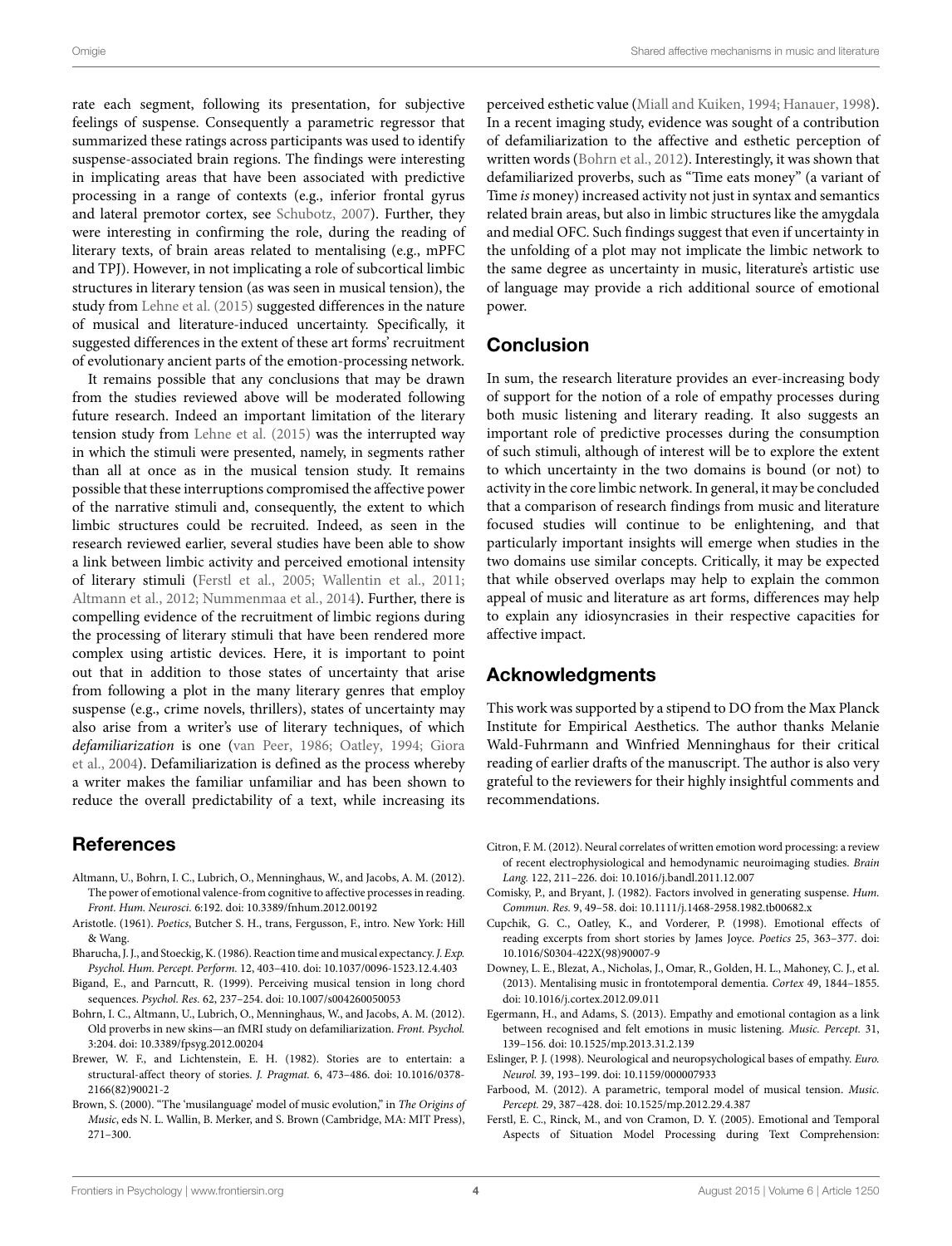an Event-Related fMRI Study. *J. Cogn. Neurosci.* 17, 724–739. doi: 10.1162/0898929053747658

- <span id="page-5-32"></span>Friston, K. (2010). The free-energy principle: a unified brain theory? *Nat. Rev. Neurosci.* 11, 127–138. doi: 10.1038/nrn2787
- <span id="page-5-12"></span>Frith, C. C. (1999). Interacting minds—A biological basis. *Science* 286, 1692–1695. doi: 10.1126/science.286.5445.1692
- <span id="page-5-31"></span>Gabrielsson, A. (2002). Emotion perceived and emotion felt same or different? *Music. Sci.* 2001–2002, 123–147.
- <span id="page-5-11"></span>Gallese, V. (2003). The roots of empathy: the shared manifold hypothesis and the neural basis of intersubjectivity. *Psychopathology* 36, 171–180. doi: 10.1159/000072786
- <span id="page-5-36"></span>Garrido, M. I., Kilner, J. M., Kiebel, S. J., and Friston, K. J. (2009). Dynamic causal modeling of the response to frequency deviants. *J. Neurophysiol.* 101, 2620–2631. doi: 10.1152/jn.90291.2008
- <span id="page-5-37"></span>Gebauer, L., Kringelbach, M. L., and Vuust, P. (2012). The ever-changing cycles of musical pleasure: the role of dopamine and anticipation. *Psychomusicology* 22, 152–167. doi: 10.1037/a0031126
- <span id="page-5-47"></span>Giora, R., Fein, O., Kronrod, A., Elnatan, I., Shuval, N., and Zur, A. (2004). Weapons of mass distraction: optimal innovation and pleasure ratings. *Metaphor Symbol.* 19, 115–141. doi: 10.1207/s15327868ms1902\_2
- <span id="page-5-2"></span>Goldman, A. (2006). *Simulating Minds: The Philosophy, Psychology, and Neuroscience of Mindreading*. New York: Oxford University Press. doi: 10.1093/0195138929.001.0001
- <span id="page-5-28"></span>Gusnard, D. A., Akbudak, E., Shulman, G. L., and Raichle, M. E. (2001). Medial prefrontal cortex and self-referential mental activity: relation to a default mode of brain function. *Proc. Natl. Acad. Sci. U.S.A.* 98, 4259–4264. doi: 10.1073/pnas.071043098
- <span id="page-5-16"></span>Gygax, P., Oakhill, J., and Garnham, A. (2003). The representation of characters' emotional responses: do readers infer specific emotions? *Cogn. Emot.* 17, 413–428. doi: 10.1080/02699930244000048
- <span id="page-5-49"></span>Hanauer, D. (1998). The genre-specific hypothesis of reading: reading poetry and encyclopedic items. *Poetics* 26, 63–80. doi: 10.1016/S0304-422X(98) 00011-4
- <span id="page-5-39"></span>Hansen, N. C., and Pearce, M. T. (2014). Predictive uncertainty in auditory sequence processing. *Front. Psychol.* 5:1052. doi: 10.3389/fpsyg.2014.01052
- <span id="page-5-5"></span>Hjort, M., and Lavers, S. (1997). *Emotion and the Arts*. Oxford: Oxford University Press.
- <span id="page-5-10"></span>Hogan, P. C. (2010). Fiction and Feelings: on the place of literature in the study of Emotion. *Emot. Rev.* 2, 184–195. doi: 10.1177/1754073909352874
- <span id="page-5-20"></span>Hsu, C. T., Conrad, M., and Jacobs, A. M. (2014). Fiction feelings in Harry Potter: haemodynamic response in the mid-cingulate cortex correlates with immersive reading experience. *Neuroimage* 25, 1356–1361. doi: 10.1097/wnr.0000000000000272
- <span id="page-5-22"></span>Hsu, C. T., Jacobs, A. M., and Conrad, M. (2015a). Can Harry Potter still put a spell on us in a second language? An fMRI study on reading emotion-laden literature in late bilinguals. *Cortex* 63, 282–295. doi: 10.1016/j.cortex.2014.09.002
- <span id="page-5-23"></span>Hsu, C. T., Jacobs, A. M., Citron, F., and Conrad, M. (2015b). The emotion potential of words and passages in reading harry potter: an fMRI study. *Brain Lang.* 142, 96–114. doi: 10.1016/j.bandl.2015.01.011
- <span id="page-5-24"></span>Hsu, C. T., Jacobs, A. M., Altmann, U., and Conrad, M. (2015c). The magical activation of left amygdala when reading harry potter: an FMRI study on how descriptions of supra-natural events entertain and enchant. *PLoS ONE* 10:e0118179. doi: 10.1371/journal.pone.0118179
- <span id="page-5-3"></span>Huron, D. (2006). *Sweet Anticipation: Music and the Psychology of Expectation*. Cambridge, MA: MIT Press.
- <span id="page-5-25"></span>Jacobs, A. M. (2015). "Towards a neurocognitive poetics model of literary reading," in *Cognitive Neuroscience of Natural Language Use*, ed. R. M. Willems (Cambridge: Cambridge University Press), 135–159.
- <span id="page-5-38"></span>Joffily, M., and Coricelli, G. (2013). Emotional valence and the free-energy principle. *PLoS Comp. Biol.* 9:e1003094. doi: 10.1371/journal.pcbi.1003094
- <span id="page-5-14"></span>Juslin, P. N. (2013). From everyday emotions to aesthetic emotions: towards a unified theory of musical emotions. *Phys. Life. Rev.* 10, 235–266. doi: 10.1016/j.plrev.2013.05.008
- <span id="page-5-13"></span>Juslin, P. N., and Västfjäll, D. (2008). Emotional responses to music: the need to consider underlying mechanisms. *Behav. Brain Sci.* 31, 559–575. doi: 10.1017/S0140525X08005293
- <span id="page-5-27"></span>Kay, B. P., Meng, X., DiFrancesco, M. W., Holland, S. K., and Szarflaski, J. P. (2012). Moderating effects of music on resting state networks. *Brain Res.* 477, 53–64. doi: 10.1016/j.brainres.2012.01.064
- <span id="page-5-4"></span>Keen, S. (2007). *Empathy and the Novel*. New York: Oxford University Press. doi: 10.1093/acprof:oso/9780195175769.001.0001
- <span id="page-5-26"></span>Koelsch, S. (2014). Brain correlates of music-evoked emotions. *Nat. Rev. Neurosci.* 15, 170–180. doi: 10.1038/nrn3666
- <span id="page-5-45"></span>Koelsch, S., Fritz, T., and Schlaug, G. (2008). Amygdala activity can be modulated by unexpected chord functions during music listening. *Neuroimage* 3, 1815–1819. doi: 10.1097/wnr.0b013e32831a8722
- <span id="page-5-35"></span>Koelsch, S., Fritz, T., Schulze, K., Alsop, D., and Schlaug, G. (2005). Adults and children processing music: an fMRI study. *Neuroimage* 25, 1068–1076. doi: 10.1016/j.neuroimage.2004.12.050
- <span id="page-5-33"></span>Koelsch, S., Gunter, T. C., Schröger, E., Tervaniemi, M., Sammler, D., and Friederici, A. D. (2001). Differentiating ERAN and MMN: an ERP study. *Neuroimage* 12, 1385–1389. doi: 10.1097/00001756-200105250-00019
- <span id="page-5-6"></span>Koelsch, S., Kasper, E., Sammler, D., Schulze, K., Gunter, T., and Friederici, A. D. (2004). Music, language and meaning: brain signatures of semantic processing. *Nat. Neurosci.* 7, 302–307. doi: 10.1038/nn1197
- <span id="page-5-43"></span>Krumhansl, C. L. (1997). An exploratory study of musical emotions and psychophysiology. *Can. J. Exp. Psychol.* 51, 336–353. doi: 10.1037/1196- 1961.51.4.336
- <span id="page-5-46"></span>Lehne, M., Engel, P., Rohrmeier, M., Menninghaus, W., Jacobs, A. M., and Koelsch, S. (2015). Reading a suspenseful literary text activates brain areas related to social cognition and predictive inference. *PLoS ONE* 10:e0124550. doi: 10.1371/journal.pone.0124550
- <span id="page-5-40"></span>Lehne, M., and Koelsch, S. (2015). Toward a general psychological model of tension and suspense. *Front. Psychol.* 6:79. doi: 10.3389/fpsyg.2015.00079
- <span id="page-5-44"></span>Lehne, M., Rohrmeier, M., and Koelsch, S. (2014). Tension-related activity in the orbitofrontal cortex and amygdala: an fMRI study with music. *Soc. Cogn. Affect. Neurosci.* 9, 1515–1523. doi: 10.1093/scan/nst141
- <span id="page-5-42"></span>Lerdahl, F., and Krumhansl, C. L. (2007). Modeling tonal tension. *Music. Percept.* 24, 329–366. doi: 10.1525/mp.2007.24.4.329
- <span id="page-5-8"></span>Levinson, J. (2004). Music as narrative and music as drama. *Mind Lang.* 19, 428–441. doi: 10.1111/j.0268-1064.2004.00267.x
- <span id="page-5-29"></span>Li, W., Mai, X., and Liu, C. (2014). The default mode network and social understanding of others: what do brain connectivity studies tell us. *Front. Hum. Neurosci.* 8:74. doi: 10.3389/fnhum.2014.00074
- <span id="page-5-0"></span>Longinus (1965). "On the sublime," in Aristotle/Horace/Longinus, *Classical Literary Criticism*, trans. T. S. Dorsch (Baltimore: Penguin Books), 97–158.
- <span id="page-5-41"></span>Madsen, C. K., and Fredrickson, W. E. (1993). The experience of musical tension: a replication of Nielsen's research using the continuous response digital interface. *J. Music Ther.* 30, 46–63. doi: 10.1093/jmt/30.1.46
- <span id="page-5-34"></span>Maess, B., Koelsch, S., Gunter, T. C., and Friederici, A. D. (2001). Musical syntax is processed in the area of Broca: an MEG-study. *Nat. Neurosci.* 4, 540–545. doi: 10.1038/87502
- <span id="page-5-19"></span>Mar, R. A. (2011). The neural bases of social cognition and story comprehension. *Ann. Rev. Psychol.* 62, 103–134. doi: 10.1146/annurev-psych-120709-145406
- <span id="page-5-15"></span>Mar, R. A., and Oatley, K. (2008). The function of fiction is the abstraction and simulation of social experience. *Perspect. Psychol. Sci.* 3, 173–192. doi: 10.1111/j.1745-6924.2008.00073.x
- <span id="page-5-7"></span>Maus, F. (1991). Music as narrative. *Indiana Theory Rev.* 12, 1–34.
- <span id="page-5-1"></span>Meyer, L. B. (1956). *Emotion and Meaning in Music*. Chicago: Chicago University Press.
- <span id="page-5-48"></span>Miall, D. S., and Kuiken, D. (1994). Foregrounding, defamiliarization, and affect—response to literary stories. *Poetics* 22, 389–407. doi: 10.1016/0304- 422X(94)00011-5
- <span id="page-5-17"></span>Miall, D. S., and Kuiken, D. (2002). A feeling for fiction: becoming what we behold. *Poetics* 30, 221–241. doi: 10.1016/S0304-422X(02)00011-6
- <span id="page-5-30"></span>Miu, A. C., and Baltes, F. R. (2012). Empathy manipulation impacts music-induced emotions: a psychophysiological study on opera. *PLoS ONE* 7:e30618. doi: 10.1371/journal.pone.0030618
- <span id="page-5-21"></span>Nummenmaa, L., Saarimaki, H., Glerean, E., Gotsopoulos, A., Jaaskelainen, I. P., Hari, R., et al. (2014). Emotional speech synchronizes brains across listeners and engages large-scale dynamic brain networks. *Neuroimage* 102, 498–509. doi: 10.1016/j.neuroimage.2014.07.063
- <span id="page-5-9"></span>Oatley, K. (1994). A taxonomy of the emotions of literary response and a theory of identification in fictional narrative. *Poetics* 23, 53–74. doi: 10.1016/0304- 422X(94)P4296-S
- <span id="page-5-18"></span>Oatley, K. (2002). "Emotions and the story worlds of fiction," in *Narrative Impact: Social and Cognitive Foundations*, eds M. C. Green, J. J. Strange, and T. C. Brock (Mahwah, NJ: Lawrence Erlbaum Associates), 39–69.